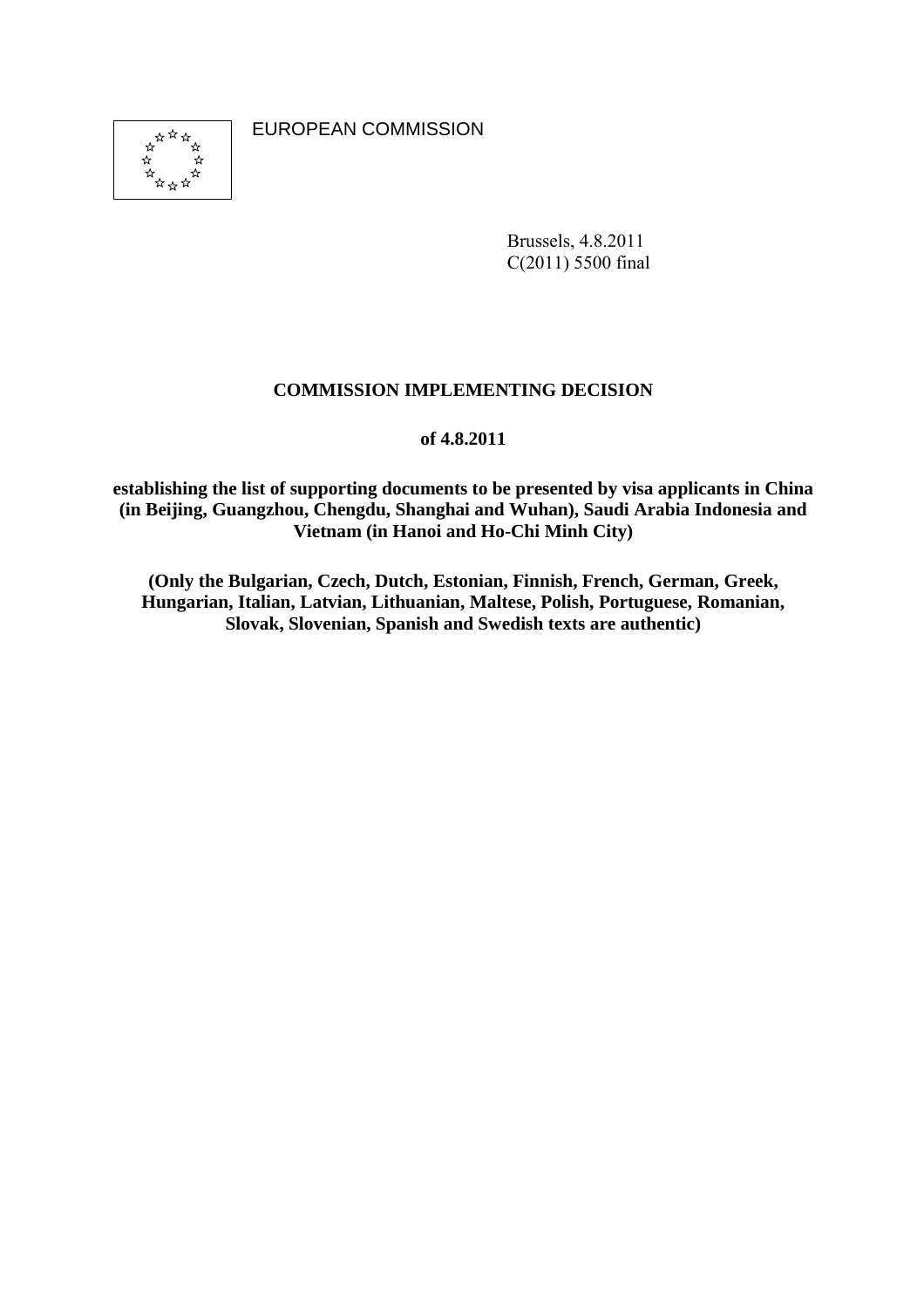### **COMMISSION IMPLEMENTING DECISION**

#### **of 4.8.2011**

#### **establishing the list of supporting documents to be presented by visa applicants in China (in Beijing, Guangzhou, Chengdu, Shanghai and Wuhan), Saudi Arabia Indonesia and Vietnam (in Hanoi and Ho-Chi Minh City)**

#### **(Only the Bulgarian, Czech, Dutch, Estonian, Finnish, French, German, Greek, Hungarian, Italian, Latvian, Lithuanian, Maltese, Polish, Portuguese, Romanian, Slovak, Slovenian, Spanish and Swedish texts are authentic)**

#### THE EUROPEAN COMMISSION,

Having regard to the Treaty on the Functioning of the European Union,

Having regard to Regulation (EC) No 810/2009 of the European Parliament and of the Council of 13 July 2009 establishing a Community Code on Visas (Visa Code)<sup>1</sup>, and in particular Article 48(1) thereof,

Whereas:

- (1) Regulation (EC) No 810/2009 lays down the Union rules for the issuing of visas for transit through or intended stays in the territory of Member States not exceeding three months in any six-months period.
- (2) According to Article 14 of Regulaton (EC) No 810/2009 and Annex II thereto, visa applicants should present documents indicating among others the purpose of the journey and that they fulfil the entry conditions as set out in Article 5 of Regulation (EC) No 562/2006 of the European Parliament and of the Council of 15 March 2006 establishing the Community Code on the rules governing the movement of persons across borders (Schengen Borders Code)<sup>2</sup>. In order to ensure a harmonised application of the common visa policy, Article 14(5) of Regulation (EC) No 810/2009 establishes that within local Schengen cooperation the need to complete and harmonise the lists of supporting documents should be assessed in each jurisdiction in order to take account of local circumstances.
- (3) The local Schengen cooperation in China (in Beijing, Guangzhou, Chengdu, Shanghai and Wuhan), Saudi Arabia, Indonesia and Vietnam (in Hanoi [and Ho-Chi Minh City]) have confirmed the need for such a harmonisation of the lists of supporting documents and have drawn up harmonised lists.

<u>.</u>

<sup>1</sup> OJ L 243, 15.9.2009, p. 1.

<sup>2</sup> OJ L 105, 13.4.2006, p. 1.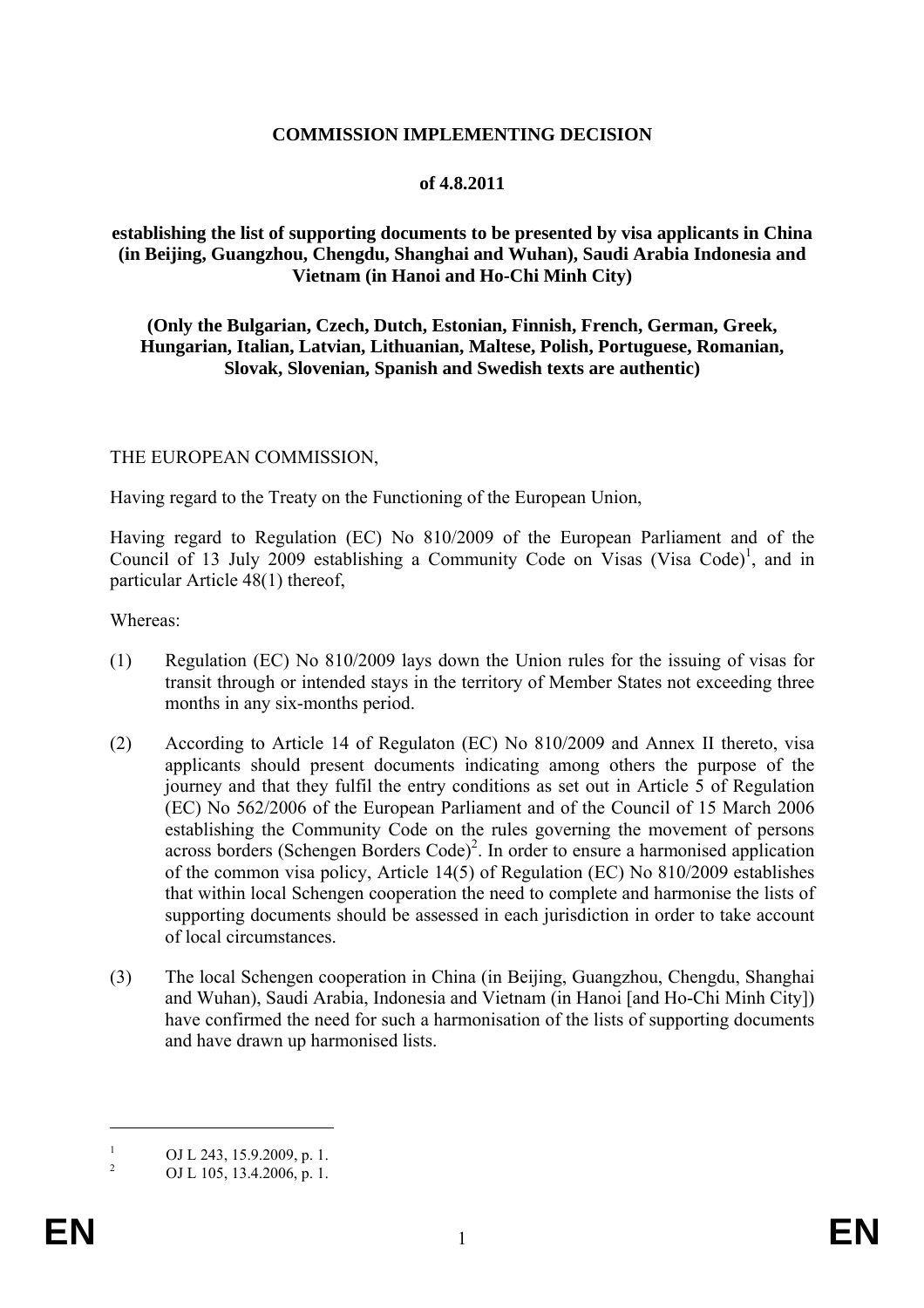- (4) This harmonisation should not prejudge the possibility in individual cases either to waive one or more of the listed supporting documents for applicants known by the consulate for their integrity and reliability in accordance with Article 14(6) of the Visa Code or, during the examination of an application , in justified cases to request additional doucments in accordanc with Article 21(8) of Regulation (EC) No 810/2009.
- (5) Given that Regulation (EC) No 810/2009 builds upon the Schengen acquis in accordance with Article 5 of the Protocol on the position of Denmark annexed to the Treaty on European Union and to the Treaty establishing the European Community and Article 4 of Protocol (No 22) on the position of Denmark, annexed to the Treaty on the European Union and the Treaty on the Functioning of the European Union, Denmark notified the implementation of this acquis in its national law. It is therefore bound under international law to implement this Decision.
- (6) This Decision constitutes a development of provisions of the Schengen acquis in which the United Kingdom does not take part, in accordance with Council Decision 2000/365/EC of 29 May 2000 concerning the request of the United Kingdom of Great Britain and Northern Ireland to take part in some of the provisions of the Schengen  $acquis<sup>3</sup>$ . The United Kingdom is therefore not bound by it or subject to its application. This Decision should therefore not be addressed to the United Kingdom.
- (7) This Decision constitutes a development of provisions of the Schengen acquis in which Ireland does not take part, in accordance with Council Decision 2002/192/EC of 28 February 2002 concerning Ireland's request to take part in some of the provisions of the Schengen acquis<sup>4</sup>. Ireland is therefore not bound by it or subject to its application. This Decision should therefore not be addressed to Ireland.
- (8) As regards Iceland and Norway, this Decision constitutes a development of provisions of the Schengen acquis within the meaning of the Agreement concluded by the Council of the European Union and the Republic of Iceland and the Kingdom of Norway concerning the association of those two States with the implementation, application and development of the Schengen acquis<sup>5</sup>, which fall within the area referred to in Article 1, point B of Council Decision 1999/437/EC of 17 May 1999<sup>6</sup> on certain arrangements for the application of that Agreement.
- (9) As regards Switzerland, this Decision constitutes a development of the provisions of the Schengen acquis within the meaning of the Agreement between the European Union, the European Community and the Swiss Confederation on the Swiss Confederation's association with the implementation, application and development of the Schengen acquis<sup>7</sup>, which fall within the area referred to in Article 1, point B of Council Decision 1999/437/EC<sup>8</sup> read in conjunction with Article 3 of the Council Decisions  $2008/146/EC<sup>9</sup>$ .

1

<sup>3</sup> OJ L 131, 1.6.2000, p. 43. 4

OJ L 64, 7.3.2002, p. 20. 5

OJ L 176, 10.7.1999, p. 36.

<sup>6</sup> OJ L 176, 10.7.1999, p. 31.

<sup>7</sup> OJ L 53, 27.2.2008, p. 52.

<sup>8</sup> OJ L 176, 10.7.1999, p. 31.

<sup>9</sup> OJ L 53, 27.2.2008, p. 1*.*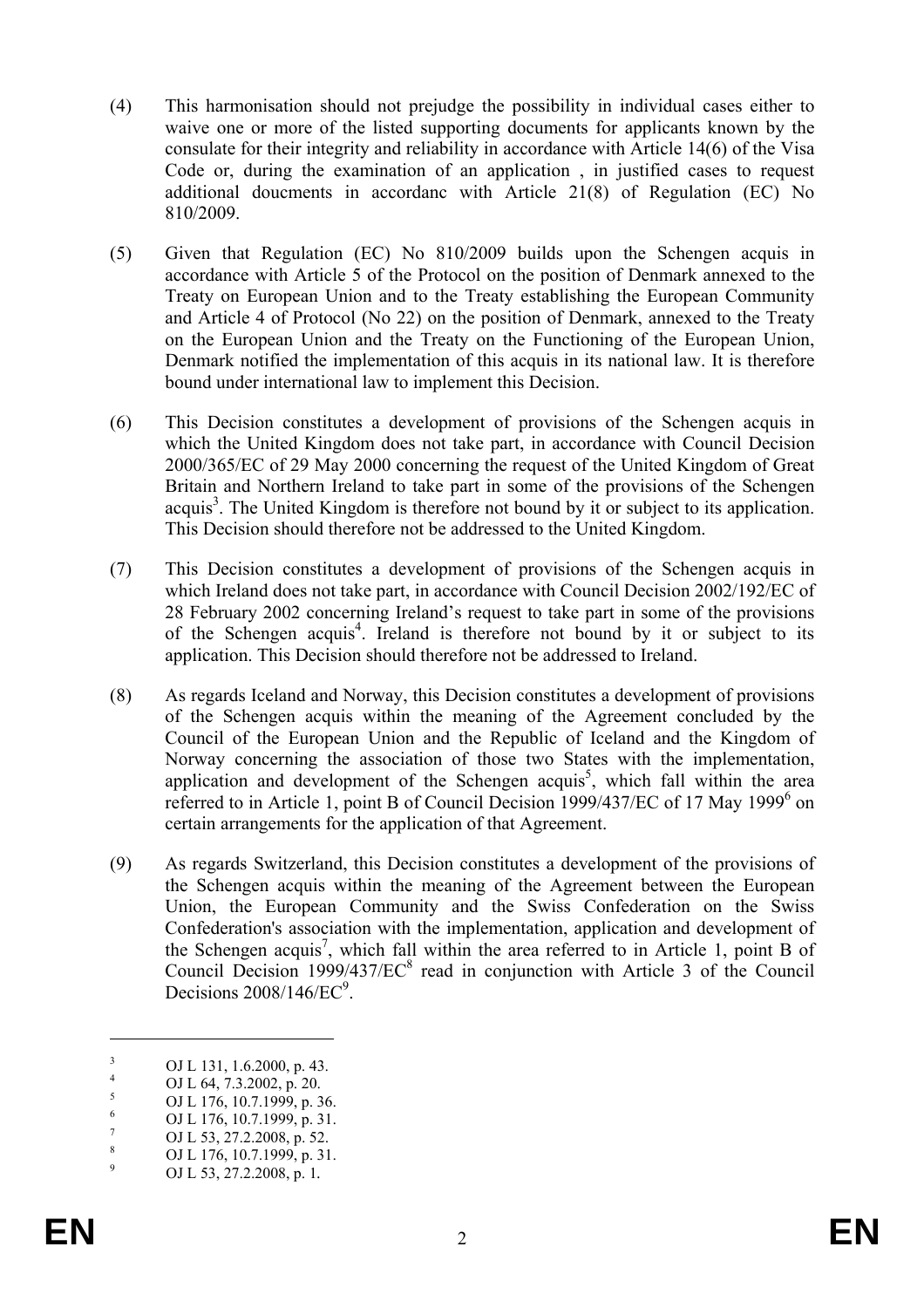- (10) As regards Liechtenstein, this Decision constitutes a development of the provisions of the Schengen acquis within the meaning of the Protocol between the European Union, the European Community, the Swiss Confederation and the Principality of Liechtenstein on the accession of the Principality of Liechtenstein to the Agreement between the European Union, the European Community and the Swiss Confederation on the Swiss Confederation's association with the implementation, application and development of the Schengen acquis, which fall within the area referred to in Article 1, point B of Council Decision 1999/437/EC read in conjunction with Article 3 of the Council Decision 2011/350/EU<sup>10</sup>.
- (11) As regards Cyprus, this Decision constitutes provisions building on the Schengen acquis or otherwise related to it within the meaning of Article 3(2) of the 2003 Act of Accession.
- (12) As regards Bulgaria and Romania, this Decision constitutes provisions building on the Schengen acquis or otherwise related to it within the meaning of and of Article 4(2) of the 2005 Act of Accession.
- (13) The measures provided for in this Decision are in accordance with the opinion of the Visa Committee,

HAS ADOPTED THIS DECISION:

### *Article 1*

The list of supporting documents to be submitted by visa applicants in:

- (a) China (Beijing, Guangzhou, Chengdu, Shanghai and Wuhan) is set out in Annex 1;
- (b) Saudi Arabia is set out in Annex 2;
- (c) Indonesia is set out in Annex 3;
- (d) Vietnam (Hanoi and Ho-Chi Minh City) is set out in Annex 4.

1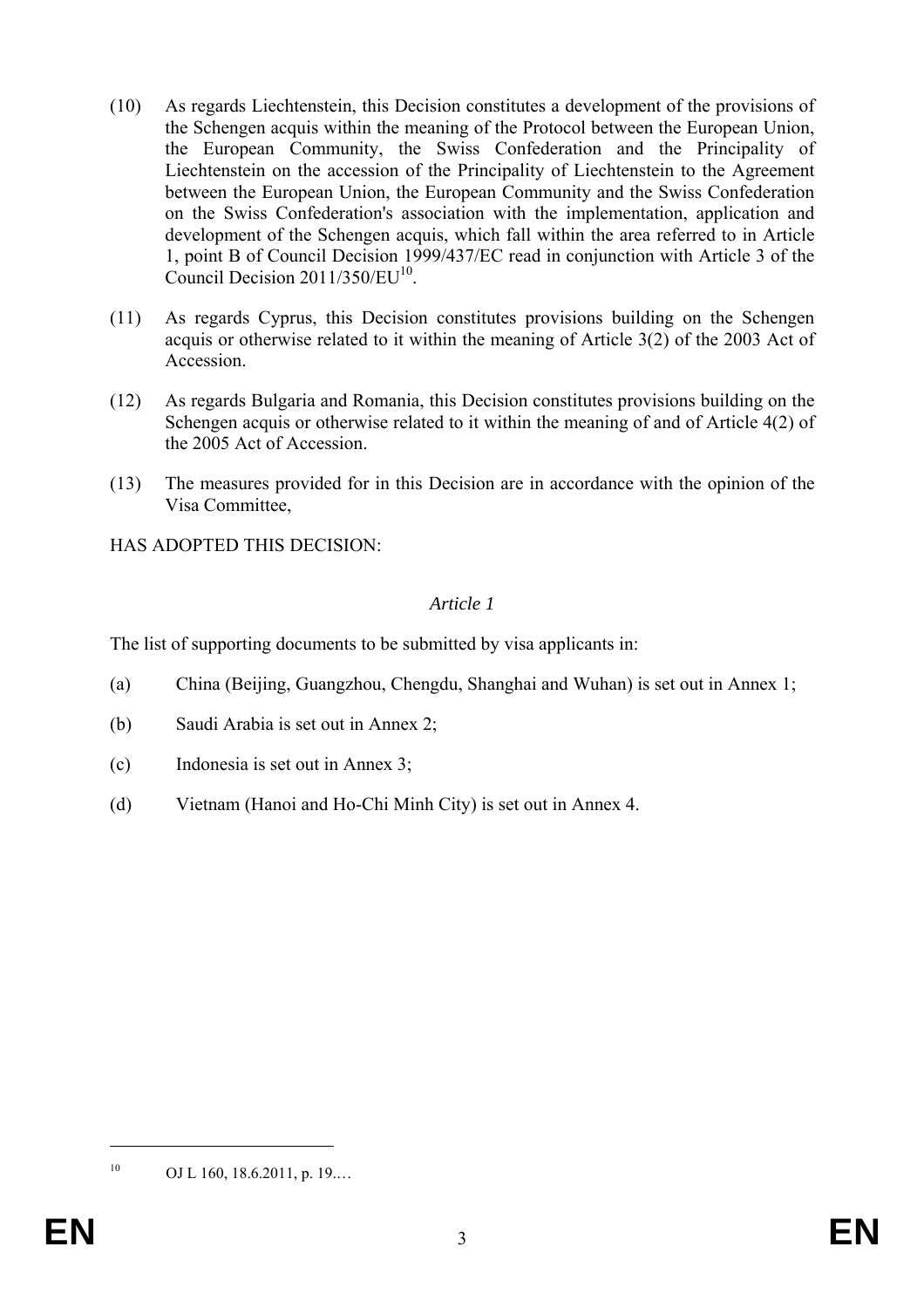#### *Article 2*

This Decision is addressed to the Kingdom of Belgium, the Republic of Bulgaria, the Czech Republic, the Federal Republic of Germany, the Republic of Estonia, the Hellenic Republic, the Kingdom of Spain, the French Republic, the Italian Republic, the Republic of Cyprus, the Republic of Latvia, the Republic of Lithuania, the Grand Duchy of Luxembourg, the Republic of Hungary, the Republic of Malta, the Kingdom of the Netherlands, the Republic of Austria, the Republic of Poland, the Portuguese Republic, Romania, the Republic of Slovenia, the Slovak Republic, the Republic of Finland and the Kingdom of Sweden.

Done at Brussels, 4.8.2011

 *For the Commission Cecilia MALMSTRÖM Member of the Commission* 

> **CERTIFIED COPY** For the Secretary - General

Jordi AYET PUIGARNAU Director of the Registry

**ANNEX**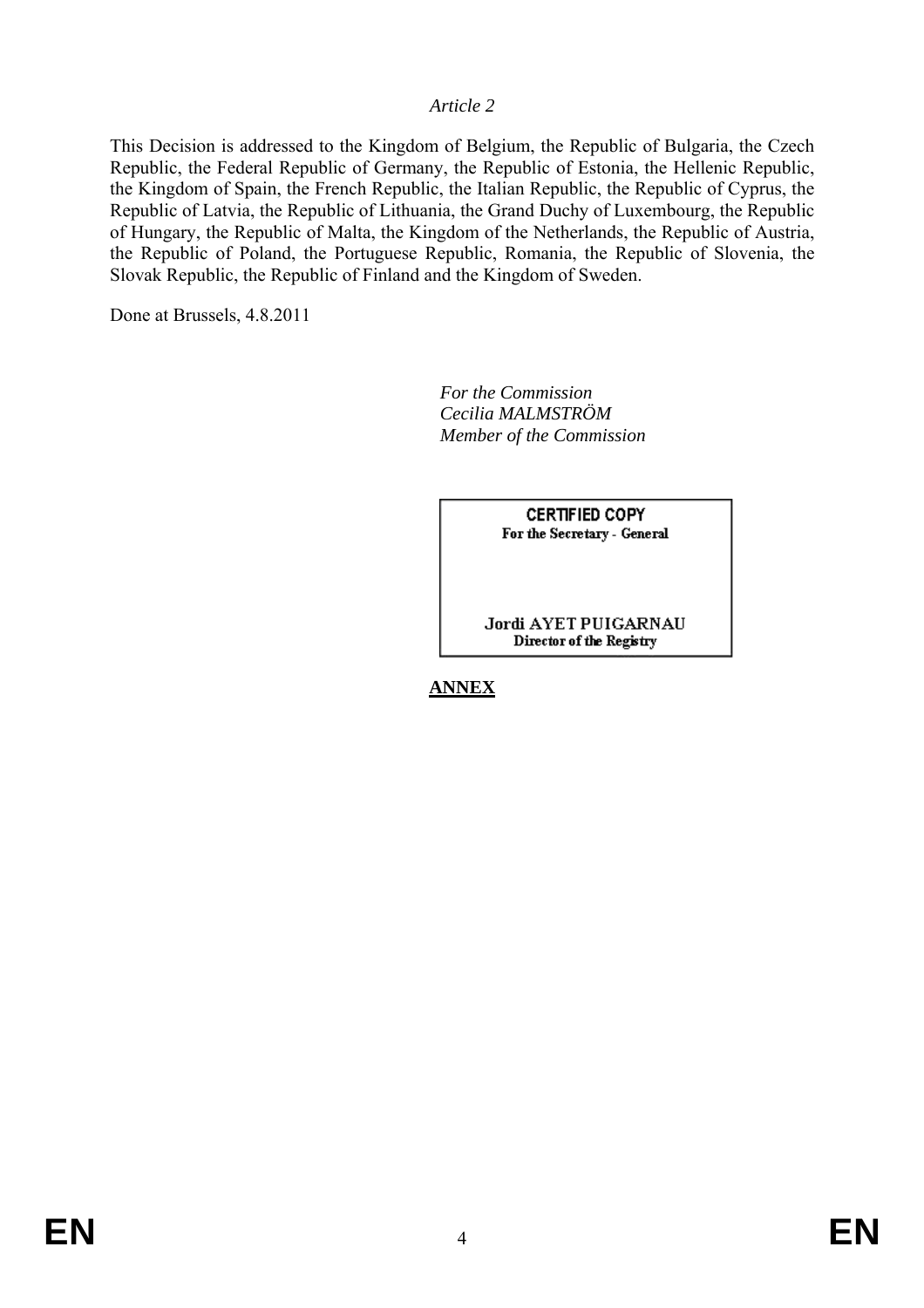# **ANNEX**

## **ANNEX 1**

### **List of supporting documents to be submitted by applicants for short stay visas in China**  (**in Beijing, Guangzhou, Chengdu, Shanghai and Wuhan)**

### **(a) List of supporting documents to be submitted by applicants travelling for the purpose of tourism**

- **Flight reservation:** When applying for a visa for multiple visits: reservation of the first visit. Attention: A confirmed return ticket. The ticket should be bought only after the visa has been issued!
- For minors (under 18) Student card  $&$  Original letter of the school, mentioning:
	- full address, telephone number of the school
	- permission for absence
	- name and function of the person giving the permission.
	- 1 photocopy thereof
- **Minors travelling alone or with one parent:** 
	- Notary Certificate of permission to travel from both parentsor legal guardians (when minor is travelling alone) or the parent or legal guardian not travelling (if minor is travelling with one parent), legalised by MFA, and when not in China, attested by the relevant authorities in the country of residence.
	- Notary Certificate of family relation or proof of guardianship, legalised by MFA.
- **Original "Hukou" (no translation):** With photocopies of all pages (only for Chinese nationals).
- **Proof of accommodation :** For the whole duration of the intended stay.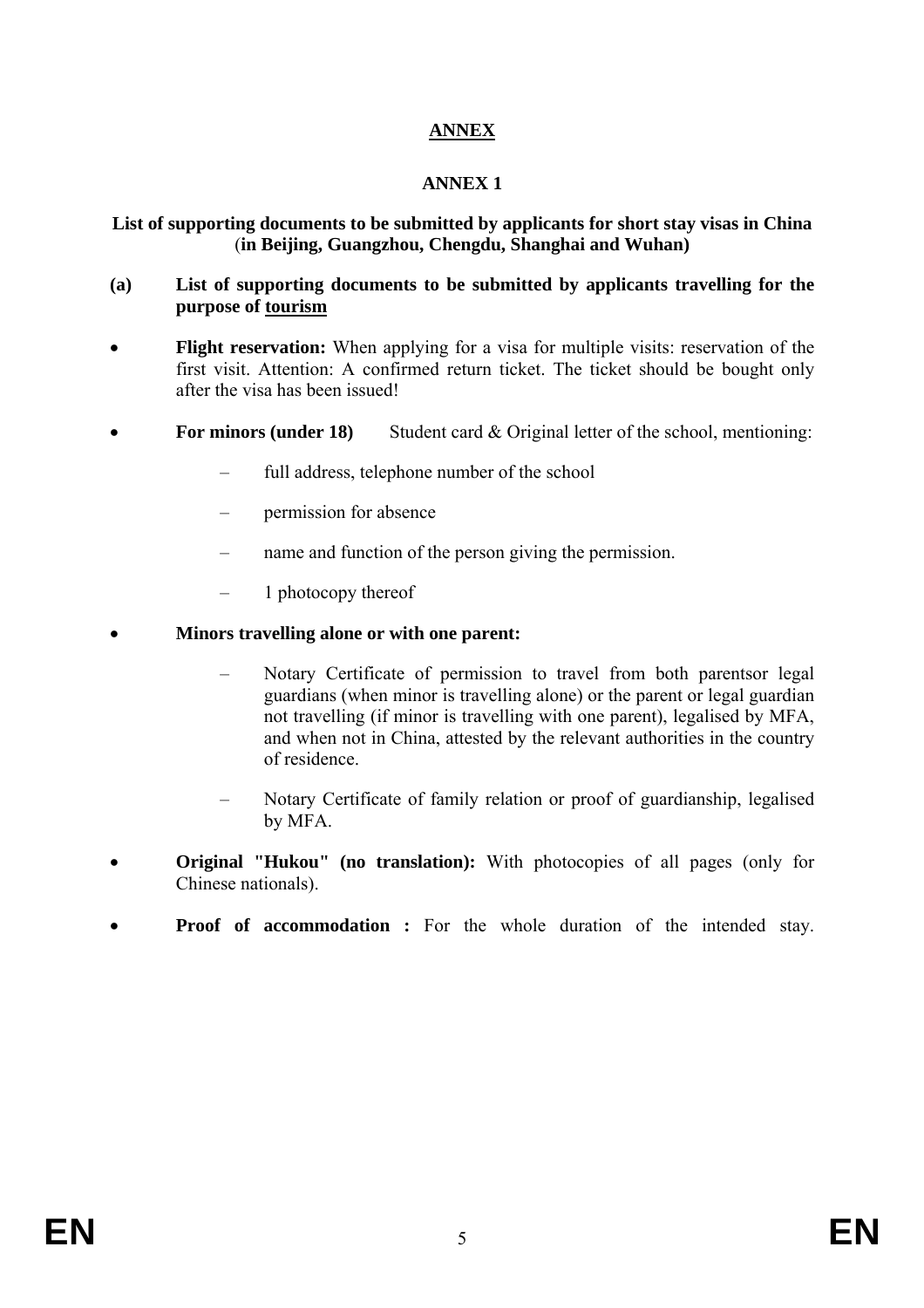- **Travel programme :** Documents providing clear evidences about your travel programme (booking transportation, itinerary, etc.).
- **Proof of solvency of the applicant**: Bank statements from the last 3 to 6 months, no deposits
	- **For employees:** 
		- a sealed copy of the business licence of the employing company
		- a letter from the employer (in English, or in Chinese with English translation) on official company paper with stamp, signature, date and clearly mentioning:
			- address, telephone and fax numbers of the employing company
			- the name and position in the employing company of the countersigning officer
			- the name of the applicant, position, salary and years of service
			- approval for leave or absence

### – **For retired persons:**

- Proof of pension or other regular income
- **For unemployed adults:** 
	- If married: Letter of employment and income of the spouse + Notary certificate of marriage, legalised by MFA.
	- If single/divorced/widow/widower: Any other proof of regular income.
- **(b) List of supporting documents to be submitted by applicants travelling for the purpose of business visit or short professional training**
- **Flight reservation: When applying for a visa for multiple visits:** reservation of the first visit. Attention: A confirmed return ticket. The ticket should be bought only after the visa has been issued!
- **Proof of solvency:** 
	- Bank statements from the last 3 to 6 months, no deposits
	- Proof of the solvency of your (employer's) company, if the company pays the costs of travel and living; or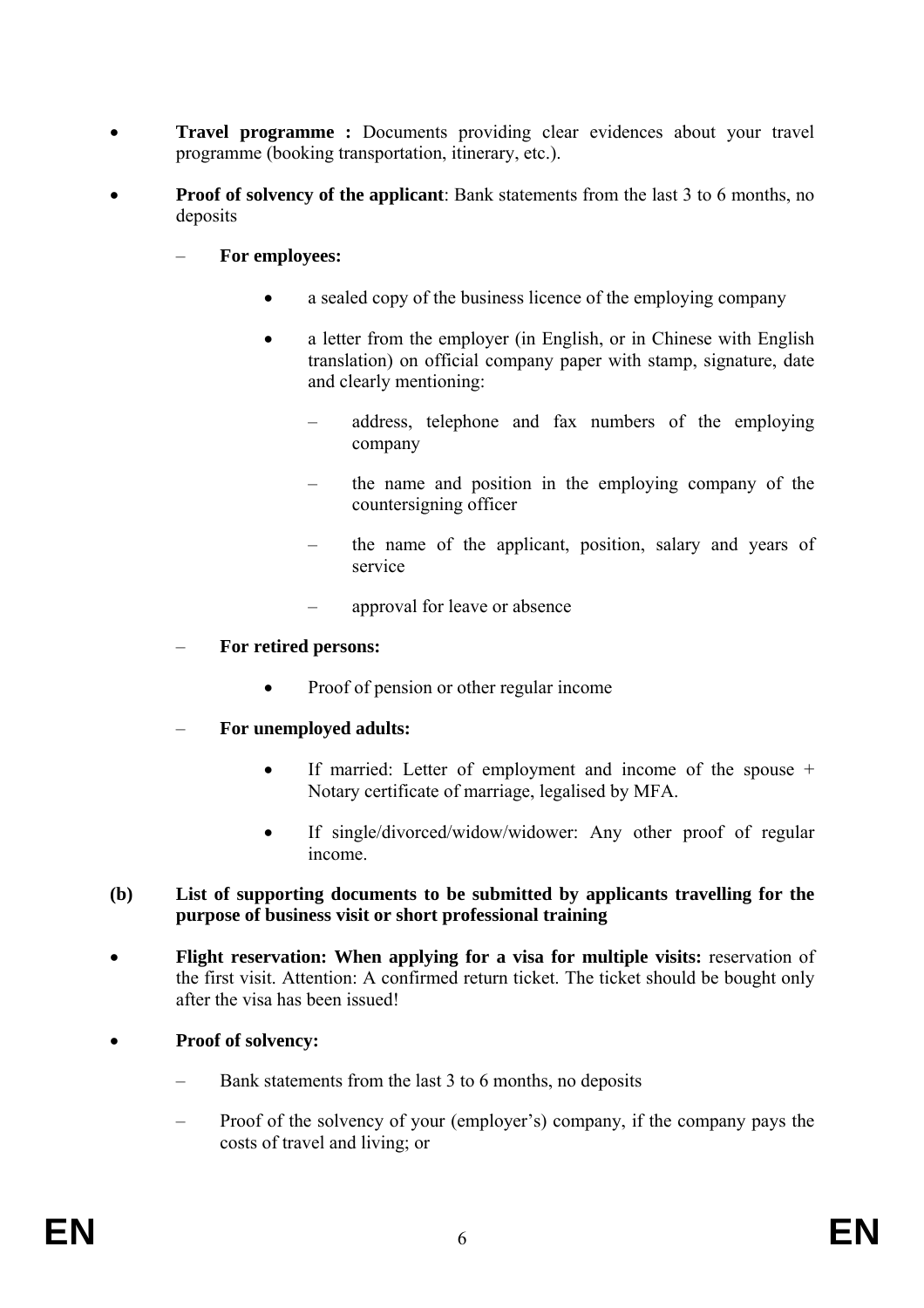- Proof of your personal solvency, in case personally covering the costs of travel and living
- Proof of solvency for employees:
	- a sealed copy of the business licence of employing company
	- a letter from the employer (in English, or in Chinese with English translation) on official company paper with stamp, signature, date and clearly mentioning:
		- address, telephone and fax numbers of the company
		- the name and position in the company of the countersigning officer
		- the name of the applicant, position, salary and years of service
		- approval for leave or absence
- **Proof of accommodation:** For the whole duration of the intended stay in the territory of the member states of the Schengen area.
- **Business License of your company and original letter from your employer:** 
	- A sealed copy of the business license
		- On official company paper with stamp and signature, mentioning clearly:
			- full address and contact persons of the company
			- the name and position of the countersigning officer
			- name, position, salary and years of employment
			- the purpose of the visit
				- confirmation of position after the return;
				- the person or the entity who will bear your travel and living costs
- **Original invitation letter from the organiser of the event or the training:**
	- On official company paper with stamp and signature, mentioning clearly:
		- the full address and contacts of the company
		- the name and position of the countersigning officer
		- purpose  $+$  duration of the visit
		- detailed program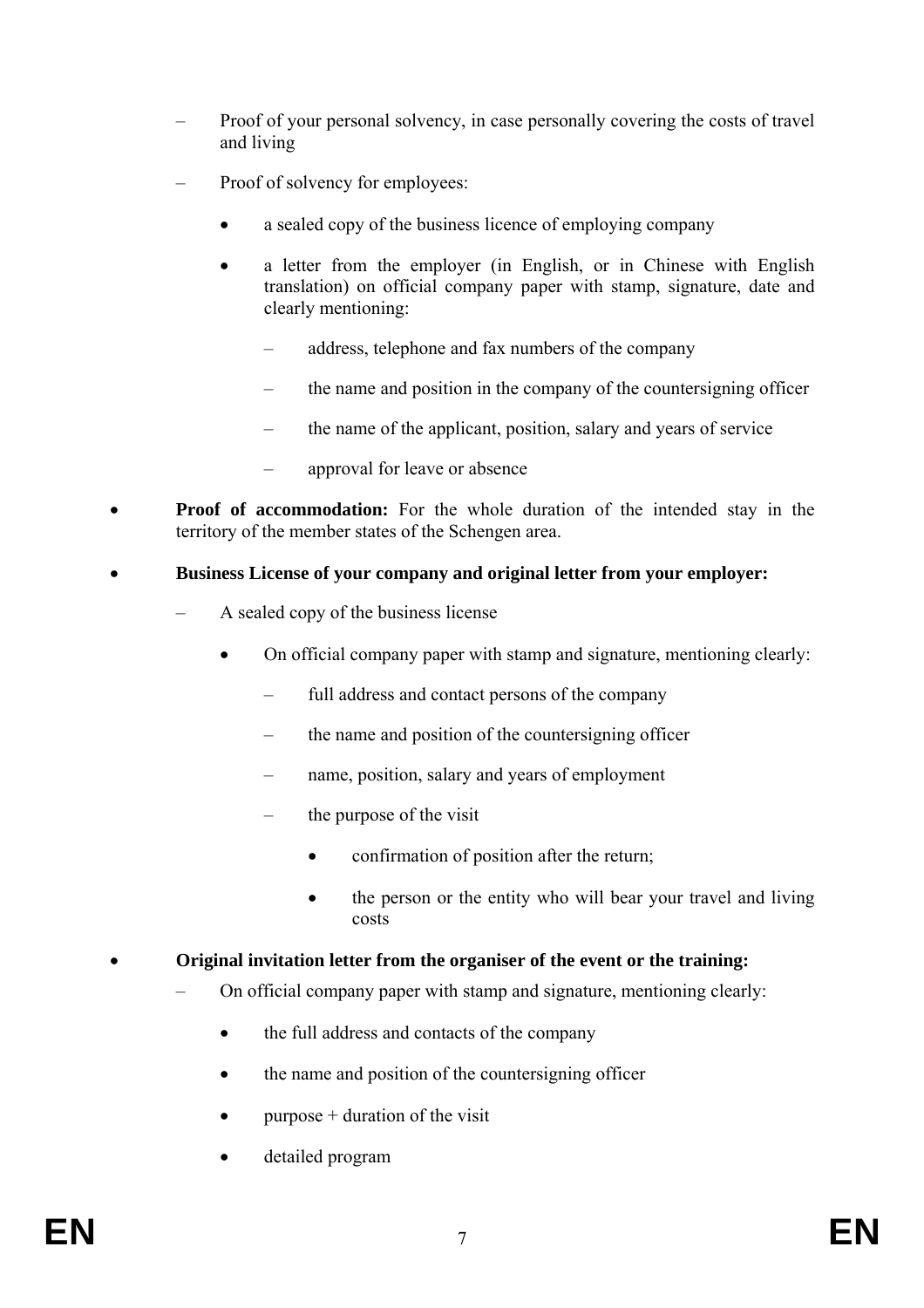- the person or the entity who will bear applicant's travel and living costs;
- whether the sponsor gives financial guaranty for the applicant's return to China;
- proof of registration from a Chamber of Commerce, if applicable
- **Work Permit (if applicable):** A work permit may be needed in the following cases:
	- Business training "on the job"
	- Working for company in the Member State of destination

### **(c) List of supporting documents to be submitted by applicants travelling for the purpose of visit to family / friends**

**Flight reservation :**When applying for a visa for multiple visits: reservation of the first visit. Attention: A confirmed return ticket. The ticket should be bought only after the visa has been issued!

## • **For minors (under 18): Student card + Original letter of the school, mentioning:**

- full address, telephone number of the school
- permission for absence
- name and function of the person giving the permission
- 1 photocopy thereof
	- Minors travelling alone or with one parent:
		- Notary Certificate of permission to travel from both parents or legal guardians (when minor is travelling alone) or the parent or legal guardian not travelling (if minor is travelling with one parent), legalised by MFA, and when not in China, attested by the relevant authorities in the country of residence.
		- Notary Certificate of family relation or proof of guardianship, legalised by MFA.

# • **(Official) invitation letter (not older than 6 months)**

An official invitation issued by the authorities of the country of destination. It is also accepted to submit an invitation signed by the sponsor.

- **Original financial guaranty by the sponsor** 
	- **If the sponsor lives in the country of destination:** 
		- Proof of a regular income over the last 3 months, or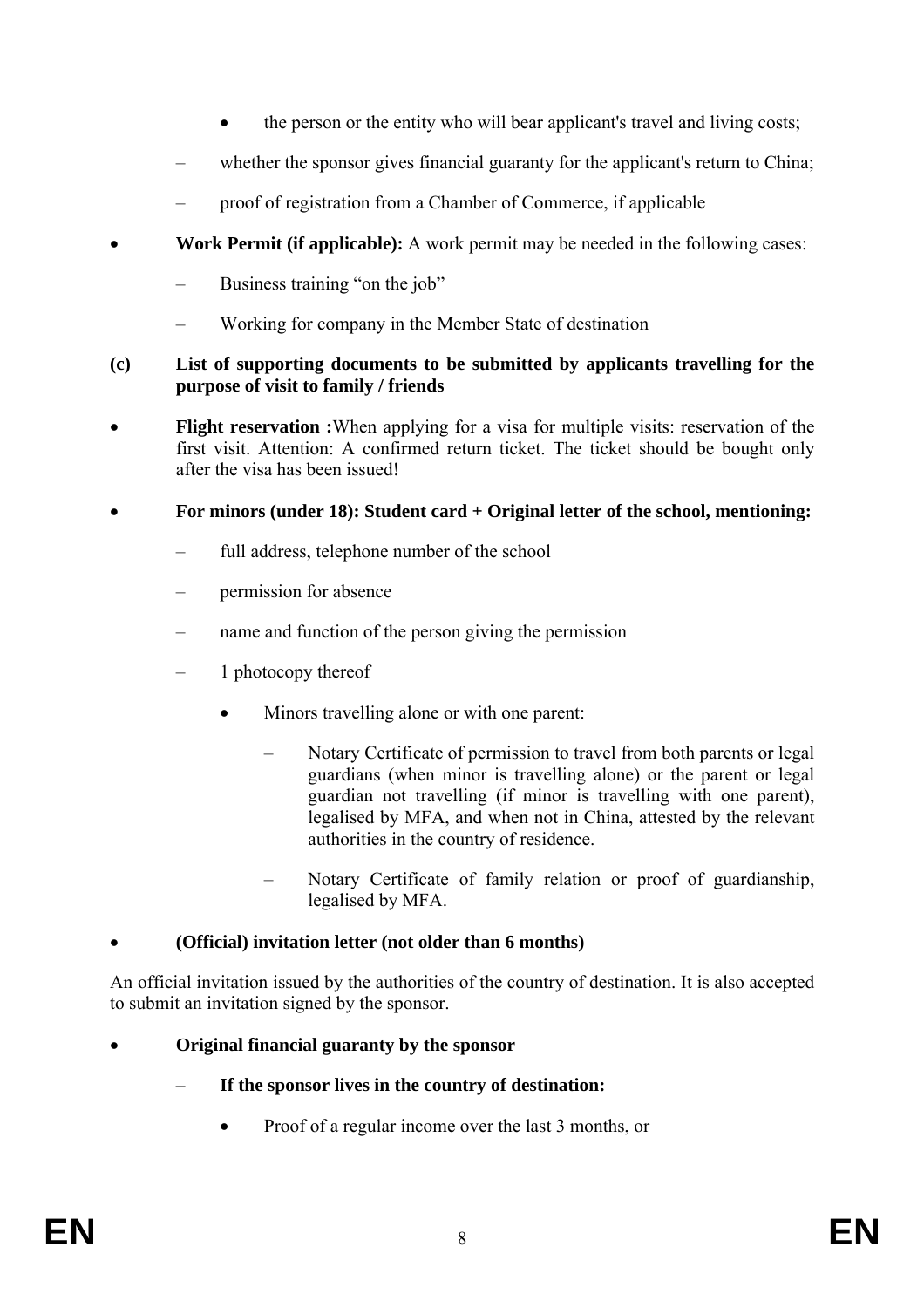- a declaration of guarantee as provided for by the country of destination's national legislation**.**
- **If the sponsor lives in China but invites the applicant to travel together to the country of destination** 
	- signed guarantee letter
	- copy of the residence permit for China
	- proof of a regular income (letter employer)
	- proof of a residence in the country of destination or invitation to stay with close family

• **Proof of relationship with sponsor**

- **For family visit:** a notary certificate of family
- **relationship with the sponsor, legalised by MFA.** 
	- **For friends visit:** the relationship can be substantiated with original documents, original pictures, letter of invitation etc.
- **Original "Hukou"** (no translation): With photocopies of all pages (only for Chinese nationals).
- **Proof of solvency of the applicant:** Bank statements from the last 3 to 6 months,no deposits

– **For employees:** 

- a sealed copy of the business licence of the employing company
- a letter from the employer (in English, or in Chinese with English translation) on official company paper with stamp, signature, date and clearly mentioning:
	- address, telephone and fax numbers of the employing company;
	- the name and position in the employing company of the countersigning officer;
	- the name of the applicant, position, salary and years of service;
	- approval for leave or absence.
- **For retired persons:** 
	- Proof of pension or other regular income
- **For unemployed adults:**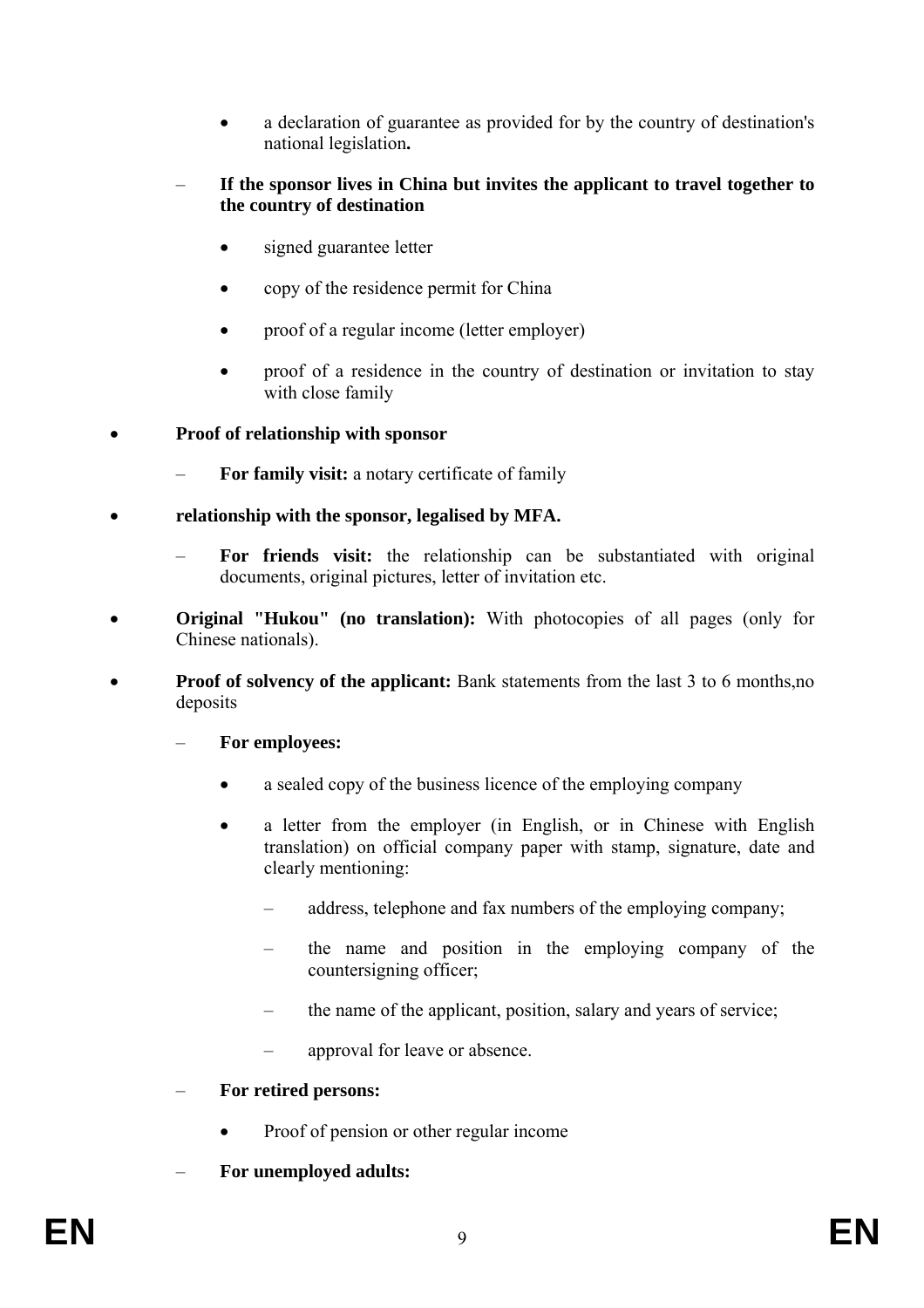- If married: Letter of employment and income of the spouse + Notary certificate of marriage, legalised by MFA.
- If single/divorced/widow/widower: Any other proof of regular income.

## **(d) List of supporting documents to be submitted by applicants travelling for the purpose of cultural / sport events**

- **Flight reservation:** 
	- **When applying for a visa for multiple visits** : reservation of the first visit Attention: A confirmed return ticket. The ticket should be bought only after the visa has been issued!

## • **For minors (under 18):**

- **Student card + Original letter of the school, mentioning:** 
	- full address, telephone numbers of the school
	- permission for absence
	- name and function of the person giving the permission.
	- 1 photocopy thereof

## – **Minors travelling alone or with one parent:**

- Notary Certificate of permission to travel from both parents or legal guardians (when minor is travelling alone) or the parent or legal guardian not travelling (if minor is travelling with one parent), legalised by MFA, and when not in China, attested by the relevant authorities in the country of residence.
- Notary Certificate of family relation or proof of guardianship, legalised by MFA.

# • **Proof of accommodation:**

- For the whole duration of the intended stay.
- **Original invitation letter from the organiser of the event of the country of destination:** 
	- On official paper, mentioning clearly:
		- purpose and duration of the stay;
		- detailed program and itinerary;
		- an indication of the costs of the study/sport and entity that will pay for them;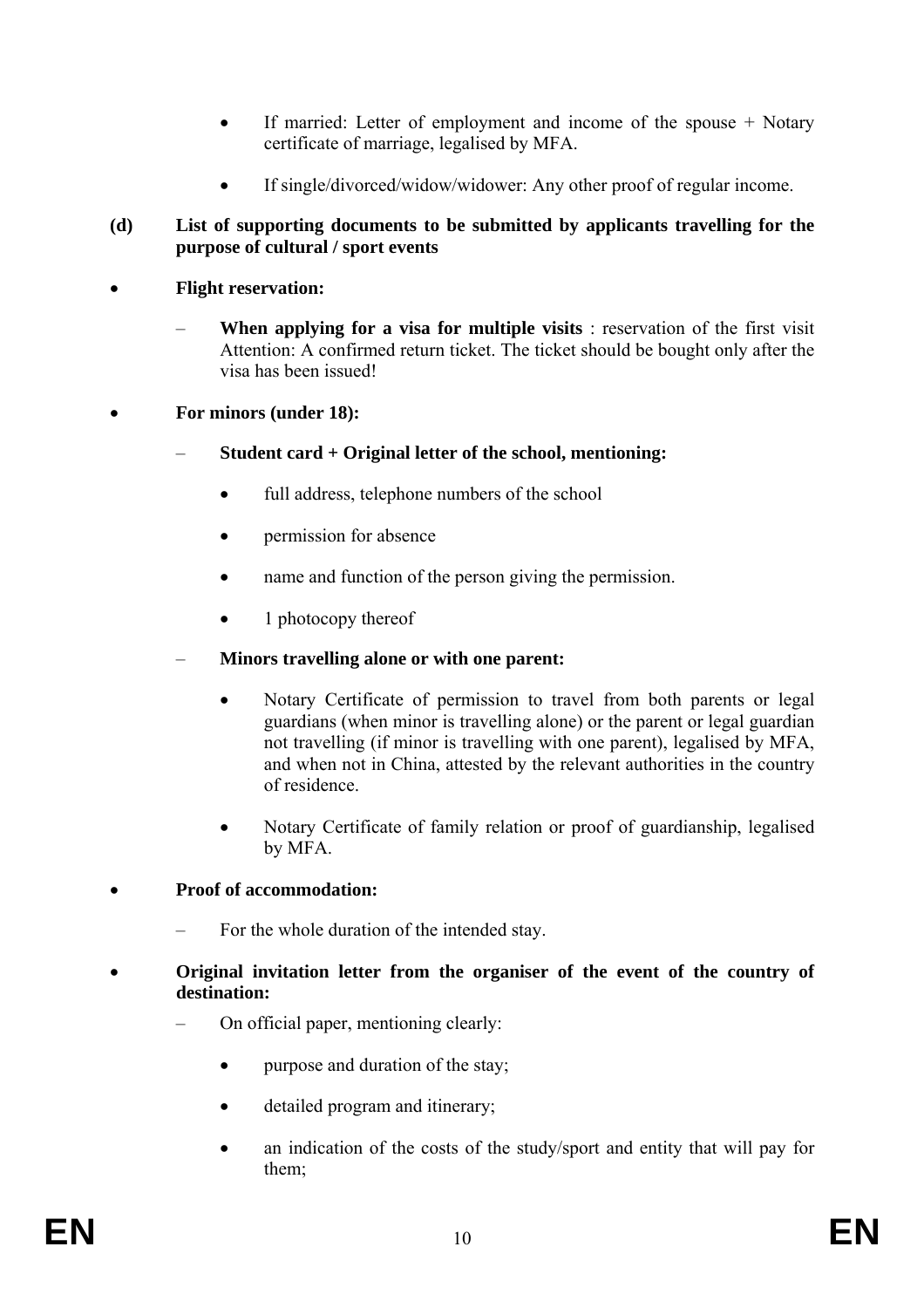- indication of lodging during the period of the intended stay.
- **Original letter from the Chinese cultural or sports organisation** (The letter must be in English or in Chinese + translation in English)
	- On official paper with stamp, mentioning clearly:
		- full address and contacts of the organisation
		- the name and position of the countersigning officer
		- name, position, salary and years of employment (only for professionals)
		- confirmation of participation;
		- entity that will pay for costs of travel and living
		- copy of business licence (+ translation in English)

### **(e) List of supporting documents to be submitted by individual members of an ADS Group**

- **For minors (under 18)** 
	- **Student card + Original letter of the school, mentioning:** 
		- full address, telephone number of the school
		- permission for absence
		- name and function of the person giving the permission
		- 1 photocopy thereof
	- **Minors travelling alone or with one parent:** 
		- Notary Certificate of permission to travel from both parents or legal guardians (when minor is travelling alone) or the parent or legal guardian not travelling (if minor is travelling with one parent), legalised by MFA, and when not in China, attested by the relevant authorities in the country of residence.
		- Notary Certificate of family relation or proof of guardianship, legalised by MFA.
- **Original "Hukou" (no translation):**
	- **With photocopies of all pages (only for Chinese nationals).**
- **Proof of solvency of the applicant:** 
	- **Bank statements from the last 3 to 6 months, no deposits**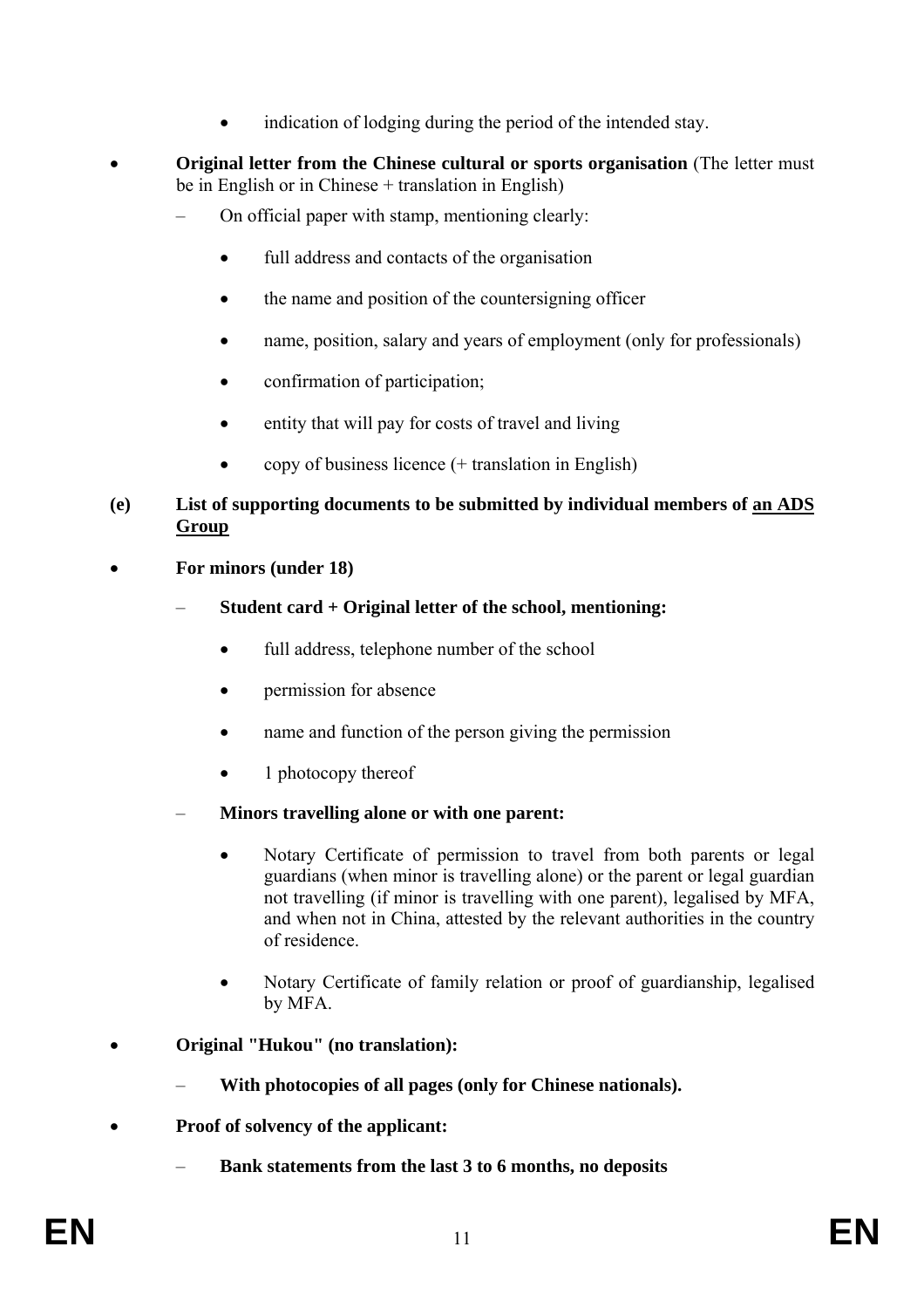# – **For employees:**

- a sealed copy of the business licence of the employing company
- a letter from the employer (in English, or in Chinese with English translation) on official company paper with stamp, signature, date and clearly mentioning:
	- address, telephone and fax numbers of the employing company
	- the name and position in the employing company of the countersigning officer
	- the name of the applicant, position, salary and years of service
	- approval for leave or absence

## – **For retired persons:**

• Proof of pension or other regular income

# – **For unemployed adults:**

- If married: Letter of employment and income of the spouse + Notary certificate of marriage, legalised by MFA.
- If single/divorced/widow/widower: Any other proof of regular income.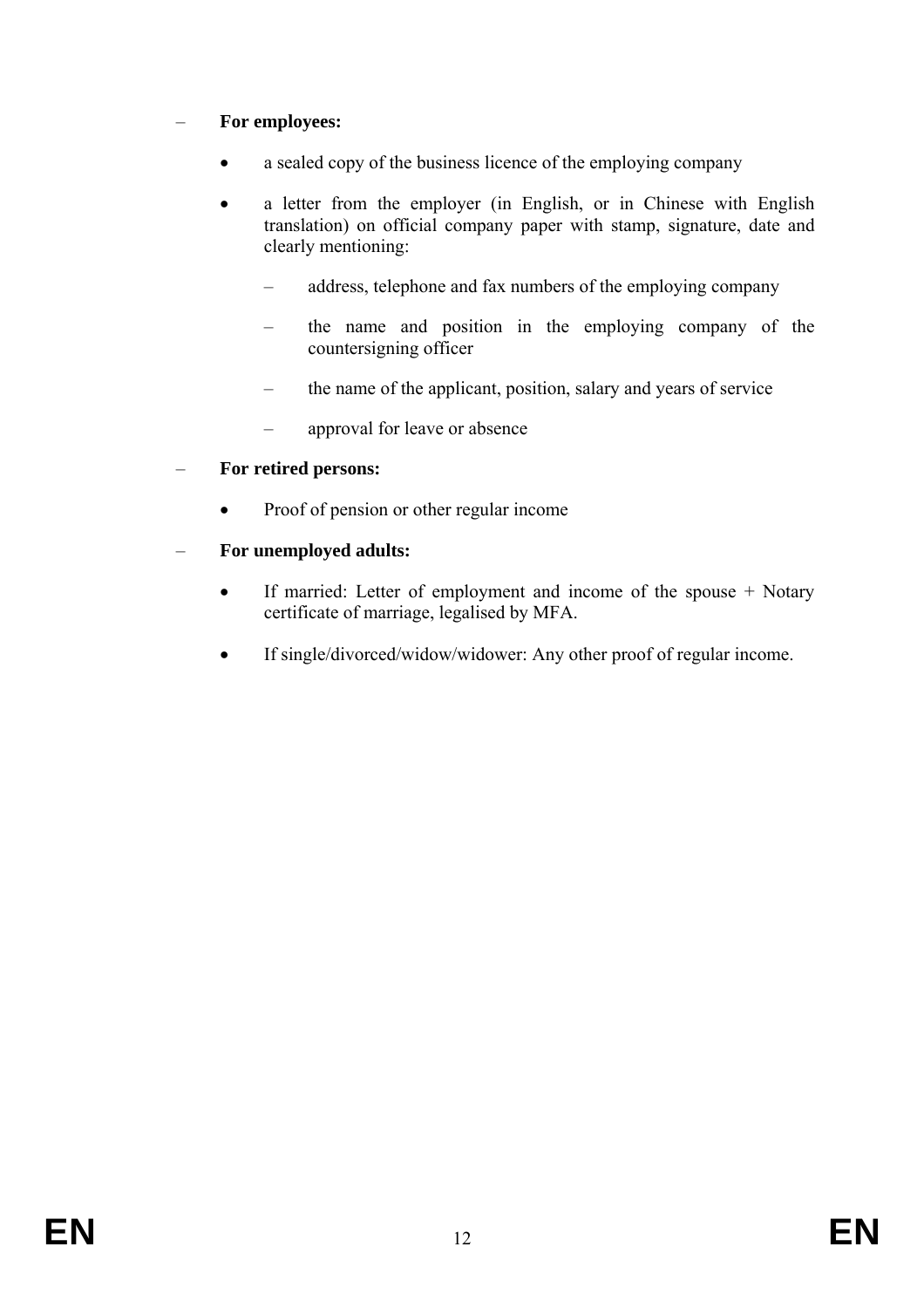## **ANNEX 2**

## **List of supporting documents to be submitted by applicants for short stay visas in**

### **Saudi Arabia**

## **(1) Documents to be provided by all visa applicants**

- Copy of flight ticket or flight reservation including return flight.
- Verifiable evidence of sufficient means of subsistence during intended stay such as a credit card valid throughout the intended stay or recent bank statements.
- For minors travelling without their parents/legal guardian: original authorisation signed by their parents/legal guardian and copy of passport(s) of parents/legal guardian.

## • **Additionally, for Non-Saudi Nationals**

- Iqama and 1 copy thereof.
- Saudi Arabian re-entry visa valid beyond the intended date of departure from the territory of the Schengen States and 1 copy thereof.
- Bank statement for the past six months or other verifiable evidence of sufficient means of subsistence during intended stay.
- Original letter from sponsor in Saudi Arabia, stating employment status, position, length of contract and salary, stamped by the Chamber of Commerce. Self-sponsored: valid original trade licence and 1 copy thereof with translation.

## **(2) Visa for Business Travel**

– Invitation letter from a company or an authority to attend a meeting, conference or event or other documents which show the existence of trade relations or relations for work purposes (e.g. confirmed registrations for trade fairs or congresses), including a proof of accommodation during the intended stay.

## **(3) Visa for Tourism or for Private Visits**

- For tourism: Proof of accommodation during intended stay: hotel reservation or copy of a rental contract or proof of residential property.
- For private visits: Original invitation letter signed by the host covering the intended stay [where applicable: using the official format required by the Member State's national legislation. For further information, please verify the website of the Member State(s) of destination].

# **(4) Visa for Medical Treatment**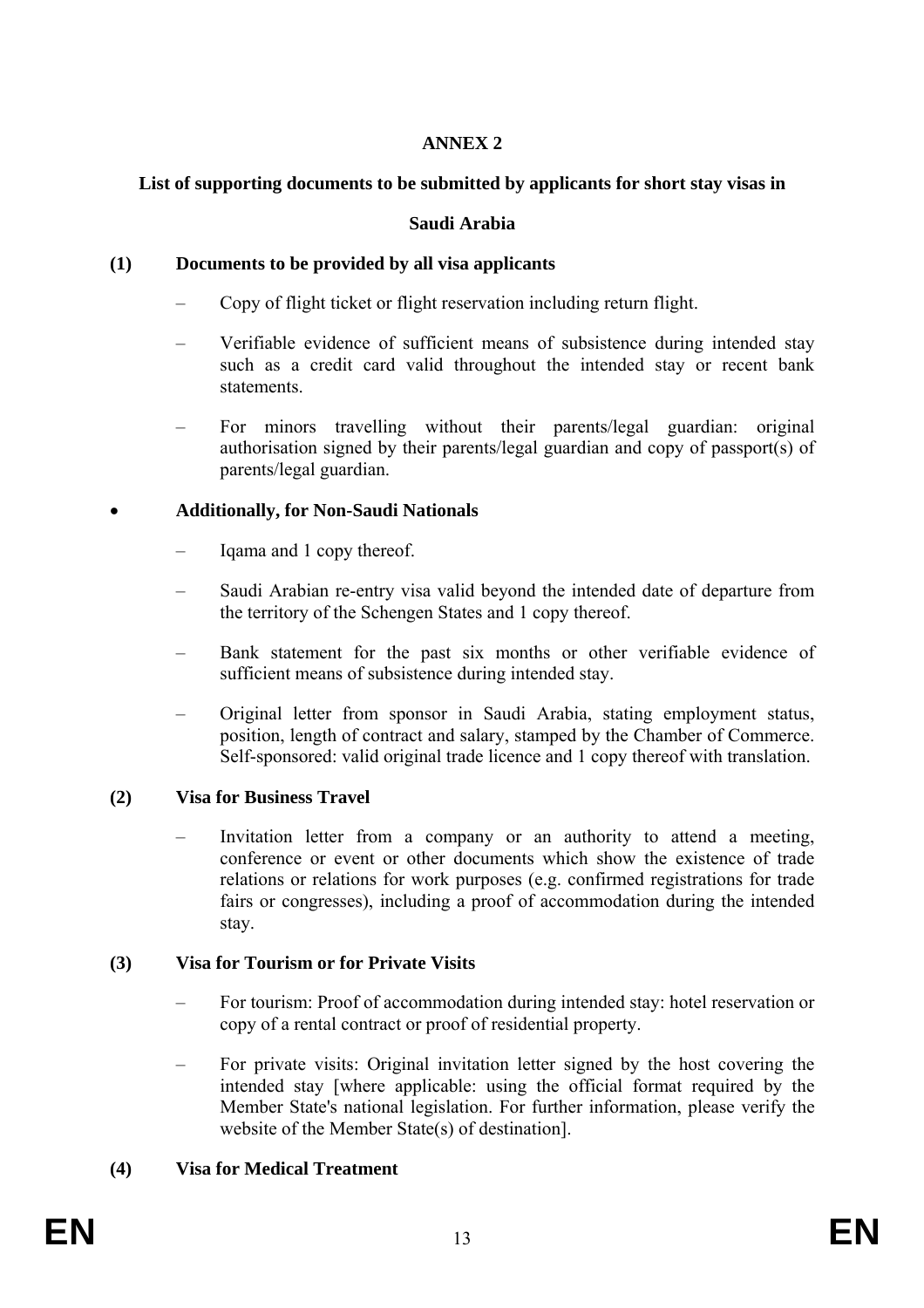- A document issued by the medical institution in the Schengen Member State confirming that the applicant will receive medical care in that institution.
- Pre-payment or other proof of sufficient financial means to cover the medical treatment and related expenses, such as insurance coverage.

## **(5) Visa for Study or Training**

– Certificate of enrolment at an educational establishment in the Schengen Member State for the purposes of attending vocational or theoretical courses within the framework of basic and further training or student cards or certificates of the courses to be attended.

## **(6) Diplomatic and other Official Government Missions**

– Verbal Note from the Ministry of Foreign Affairs of the Kingdom of Saudi Arabia.

## • **For Non-Saudi Nationals:**

– Verbal Note from their Ministry of Foreign Affairs or Diplomatic Mission in Saudi Arabia.

## **(7) Airport Transit Visa**

- Valid visa for the country of next or final destination.
- Proof of the intention of carrying out the onward journey: copy of continuation ticket or reservation.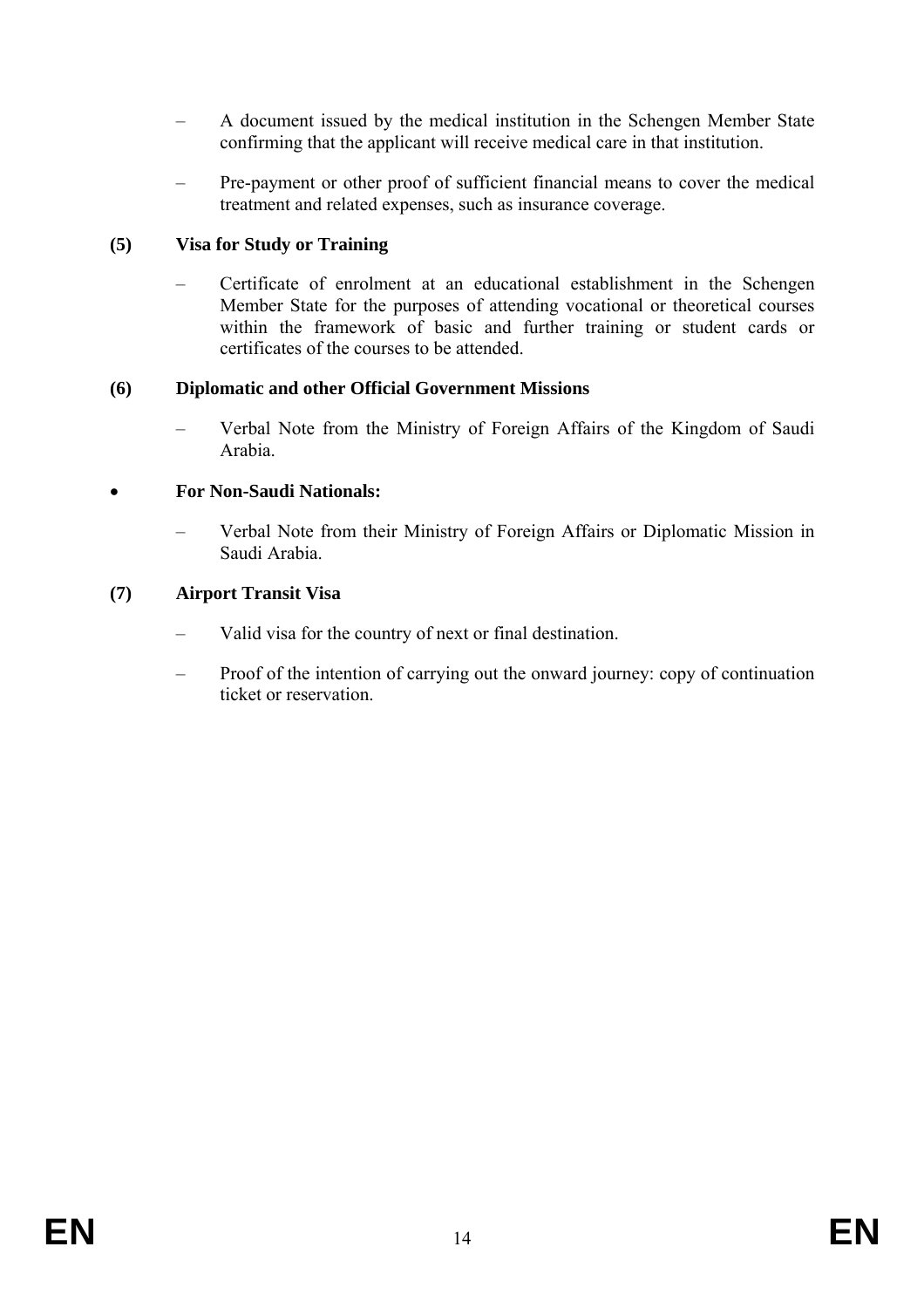## **ANNEX 3**

## **List of supporting documents to be submitted by applicants for short stay visas in Indonesia**

### • **Proof of financial means (one or more of the following documents):**

- Job letter indicating the duration of recruitment, responsibility and salary
- Copy of labour contract
- Recent personal bank statement or balance over the last three months
- International credit card with a photocopy, etc. It can be considered as well to ask the applicant to provide a copy of his /her bank statements associated to that credit card.
- Proof of social ties: Kartu Keluarga (family card), birth certificate, etc.
- **Plane ticket:** copy of the flight booking with Passenger Registration Number (or booking number) and travel itinerary. The ticket should prove that the stay in the Schengen area does not exceed 90 days.
- **Proof "travel medical insurance** covering the entire period of intended stay, valid for all Schengen States and covering any expenses which might arise in connection with repatriation for medical reasons, urgency medical attention, emergency hospital treatment or death during the stay. The minimum coverage must be EUR 30 000.
- **Payment of consular fees** with the visa application: the counter value of EUR 60 in IDR at the consular rate of the diplomatic mission. Infants under 6 years of age free, from 6 to 12 years 35 euros. Diplomats and holders of Service Passports who provide a Note Verbale specifying the purpose of their trip are free of charge.
- **Proof of purpose of intended stay:**
- **Private visit** 
	- In case of stay at a private address of family or a friend: written and signed invitation. For some Schengen Stats the signature on this invitation should be legalised by the competent authorities.
	- In case of stay in a hotel or guesthouse: confirmed hotel booking and/or proof of payment, both for the whole period of stay
	- If the applicant cannot prove sufficient own financial means, (s) he has to present an original letter of guarantee (sponsorship letter) or a formal obligation signed by an EU-national or resident (and legalised by the immigration authorities).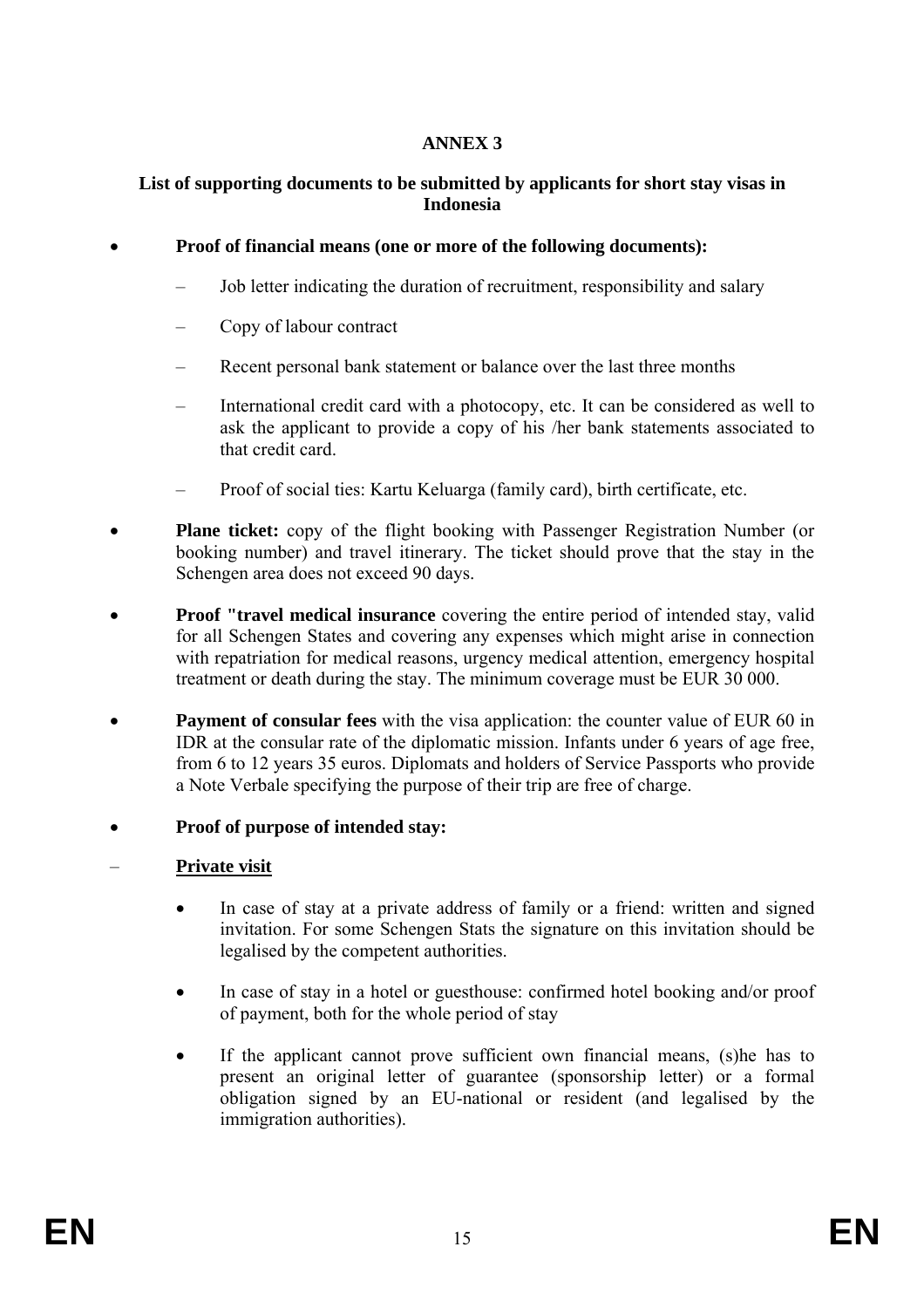• If deemed necessary: proof of relationship between visa applicant and person to be visited

### – **Business trip**

- Letter of the Indonesian company introducing the businessperson, purpose and duration of the visit(s), financial cover of the visit, short company profile, etc.
- Invitation from the company that will be visited. The letter should incorporate relevant personal data of the invited, length of the invitation, reason and activity to develop in the Schengen State during the invitation.
- Proof of recent business contacts. In case of doubt repeated invitations from the same company in favour of the same applicant, documents in order to proof that the continuation of the commercial relationship with the company that invites (contracts, bills, etc)
- If the goal is to attend commercial fairs or congress, letters of invitation from the organisation of this events or invitations to attend them.

### – **Trips for political, scientific or cultural reasons, to attend sport events or for religious purposes**

• Letter of invitation from the Schengen State in which it is stated the name of the organisation, contact data, data of the invited person, dates of stay in the Schengen area and reasons of the invitation.

## – **Medical treatment**

- Letter from the applicant's physician or the hospital in Indonesia
- Letter from a physician or a hospital in the Schengen area confirming the appointment; and confirming as well the necessity of treatment at that hospital or clinic.
- Proof of medical insurance or proof of payment for medical treatment (apart from the travel insurance). The applicant must present documents that proof that he has enough economic means to pay the medical treatment in its country of destination.

## – **Minors**

- In case of a minor under 18 travelling alone or with one parent:
	- written permission is needed from both parents/guardians or from the parent who does not travel.
	- The signature(s) should be legalised (this can be done at the notary office, signature with IDR 6 000 stamp will not be accepted). This permission will specify the authorisation to travel alone as well as the motive of the journey.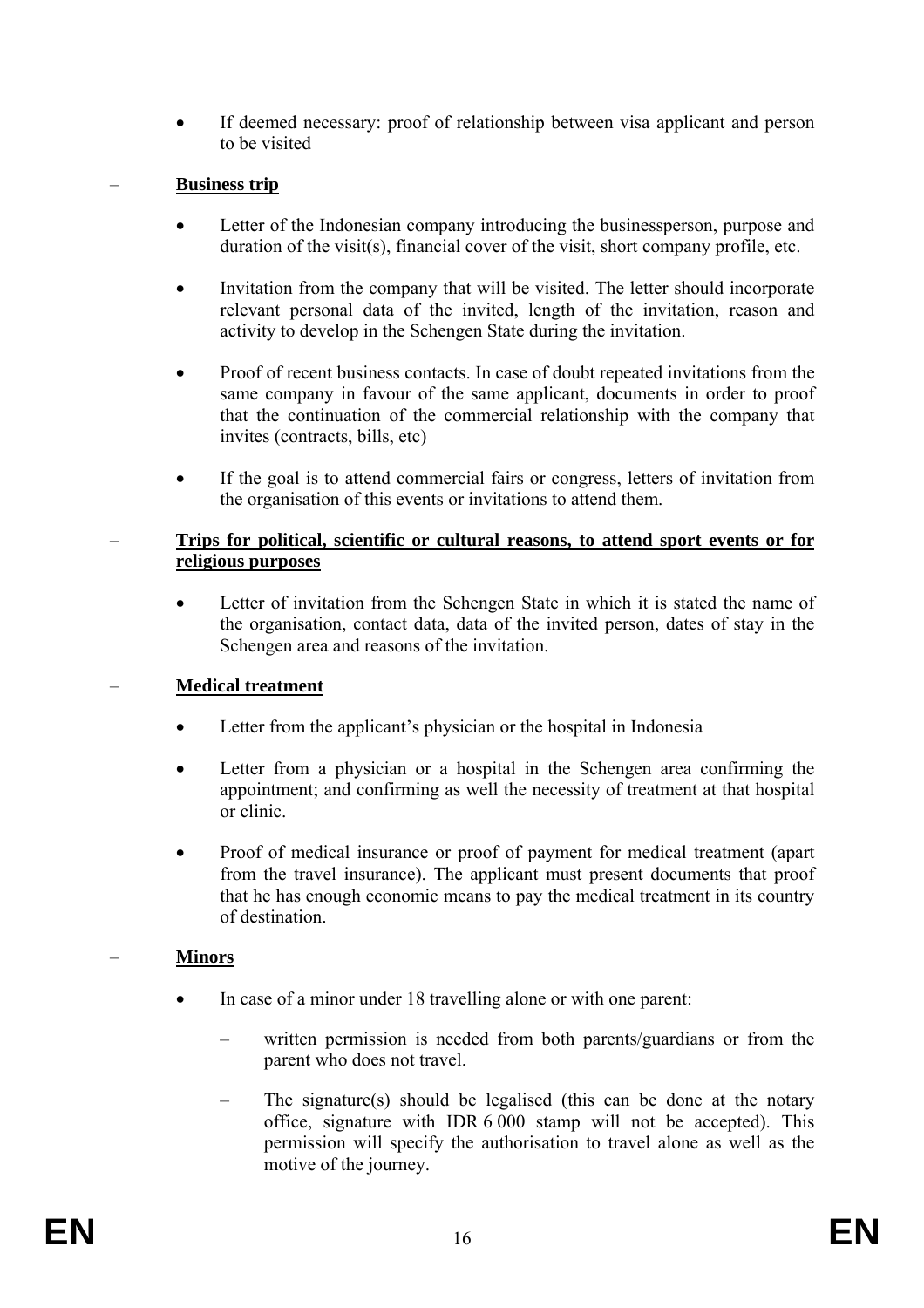- The minor should at all times during the journey carry this authorisation on him or her.
- Photocopy of the birth certificate of the minor.

# – **Transit**

In case of transit through the Schengen area, the applicant shall present the visa of the country to be visited after the transit, as well as the reservation of the airplane tickets towards its final destination. In case of need to spend the night in the country of destination, the applicant shall present hotel reservation.

## – **Transit of seafarers: Specific requirements**

- Seaman's passport with a minimum validity of 6 months.
- Invitation from the maritime agency of the Schengen State where the sailor will join the boat. The invitation needs to be signed and with the seal of the Agency and include the following data: name and family name of the seafarer, place and date of birth, passport number, number of naval passport, date of issue, period of validity, position of the sailor at the boat (if there are many sailors their information can be included in a list signed and sealed, as an annex of the invitation letter), date and airport of entry into the Schengen area, name of the boat, port of boarding, duration of the stay of the seafarer in the boat, port of exit, date of return to Indonesia, itinerary that the seafarer will follow to arrive in the Schengen State of destination and to return to Indonesia.
- In the letter of invitation, the maritime agency from the Schengen State should indicate the name and address of the Indonesian agency which collaborates with her or which will be in charge of presenting the Visa applications or that will be in charge of taking care of the seafarer once he arrives in the Schengen State in order to transport him to the sea port to board.
- If the application is presented by a maritime agency of Indonesia, letter of invitation of the Indonesian agency that includes a list of the seafarer(s), in which is stated their employment on the ship.
- Photocopy of the working contracts of the seafarer in order to board the ship.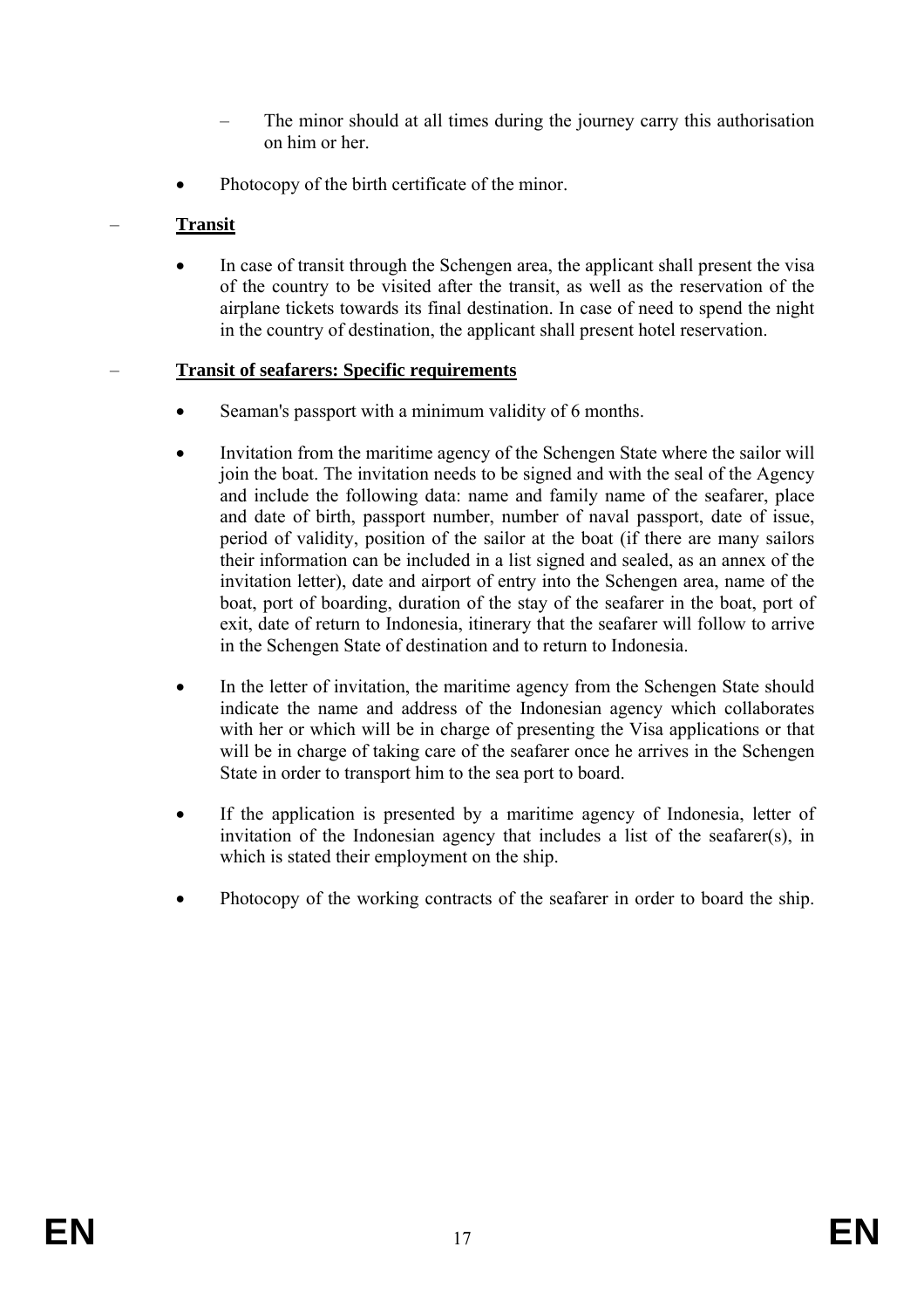## **ANNEX 4**

### **List of supporting documents to be submitted by applicants for short stay visas in Vietnam (in Hanoi and Ho-Chi Minh City)**

### **All applications for Schengen visa must contain:**

#### **(1) Proof of financial means**

- Original bank account statements (company or individual) on the turnover during the last three months. In addition:
	- If the applicant is employed:
		- The last three payslips;
		- Labour contract or recent employer statement;
		- Approval for holidays.
	- If the applicant is a company owner or self-employed:
		- Certificate of registration of the company $*$ <sup>11</sup>;
		- Statement of taxes payment.
	- If the applicant is retired:
		- Pension statements
	- Other means:
		- Remittances:
		- Credit cards;
		- Regular incomes generated by property.
	- If the applicant is sponsored and /or hosted in a private accommodation
		- Applicants' proof of sponsorship / private accommodation by means of national form
		- Original invitation/guarantee letter;

 $\overline{a}$ 

<sup>&</sup>lt;sup>11</sup> Official documents marked with  $*$  must be recent (maximum 3 months old) and legalised by the competent local authority and must be translated (+ translation legalised) in an official language of the embassy or consulate where the application is lodged or in another language accepted by the embassy or consulate.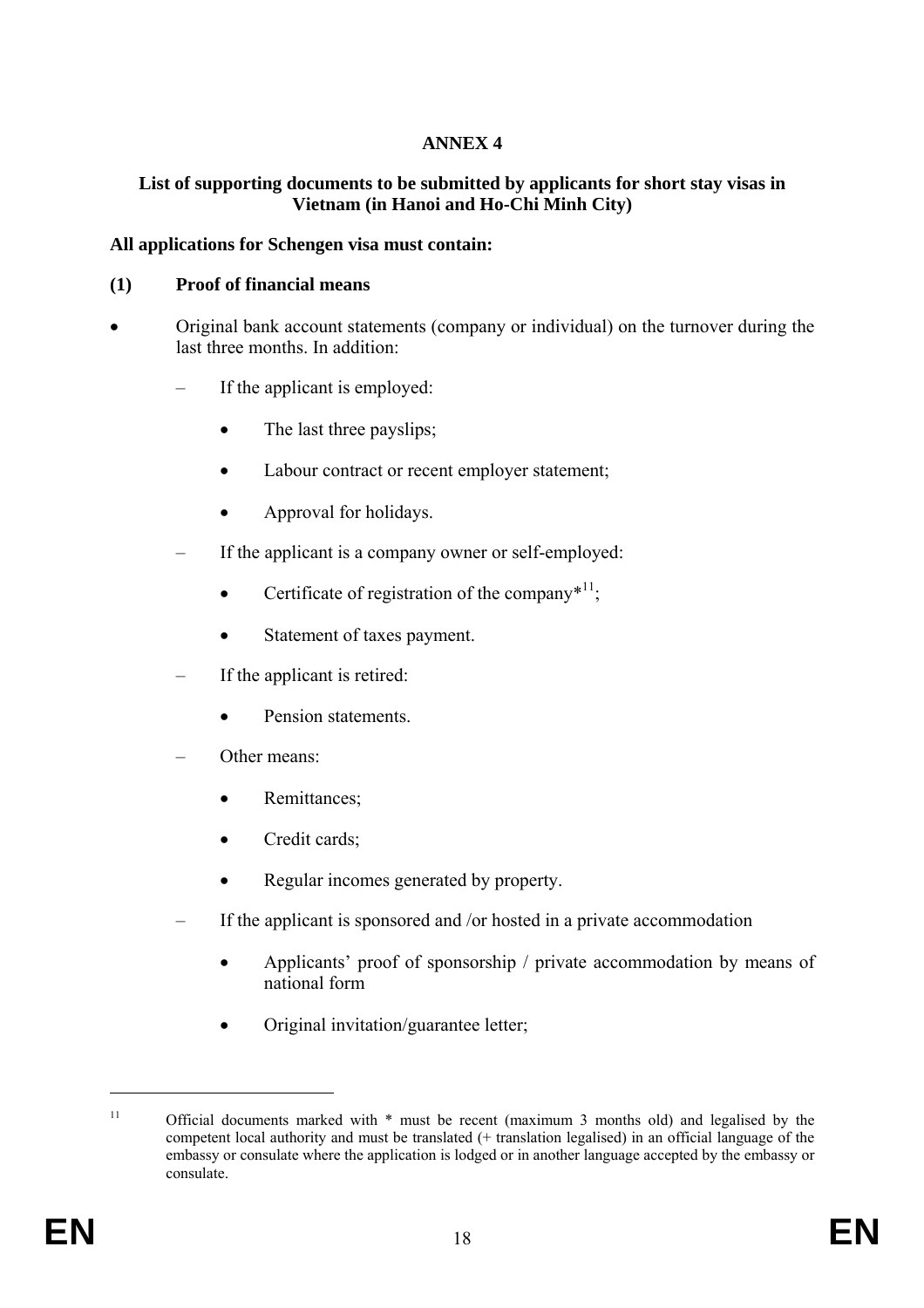- Copy of the passport or national identification card of the sponsor/host;
- Copy of the residence permit, if the sponsor/host is foreigner;
- Bank account statements on the turnover during the last three months of the sponsor/host when its/his/her financial means are not proven otherwise.
- (2) **Proof of lodging,** hotel reservations, rental of holiday home, campus residence reservation or if stay with a family member or friend, proof of private accommodation (invitation) from the host.
- **(3) Proof of integration** into the country of residence: Household registration record (Hộ khẩu Gia đình)\*.

### **(4) If the applicant is a minor:**

- If the minor travels with only parent only, written consent of the other parent or guardian, except in cases of a parent having the care or custody alone\*;
- If the minor travels alone (without parents), written consent of both parents or guardians having the care and custody of the applicant\*;
- Birth certificate of the applicant\*;
- Copies of the ID cards of the parents\*.

#### **(5) Documents regarding the means of transport**

- Flight reservation of return or round ticket. The applicant will have to show proof of return travel when entering the Schengen Area.
- (6) **Travel medical insurance** covering the entire period of intended stay, valid for all Schengen States and covering any expenses which might arise in connection with repatriation for medical reasons, urgency medical attention, emergency hospital treatment or death during your stay (minimum coverage EUR 30 000).

## **ADDITIONAL DOCUMENTS TO BE SUBMITTED FOR:**

#### • **Business trips:**

- An invitation from a firm or an authority to attend meetings, conferences or events connected with trade, industry or work;
- Other documents which show the existence of trade or work relations;
- Entry tickets for fairs and congresses, if applicable;
- Documents proving the business activities of the company (import-export license, proof of prior businesses, certificate of registration of the company\*…);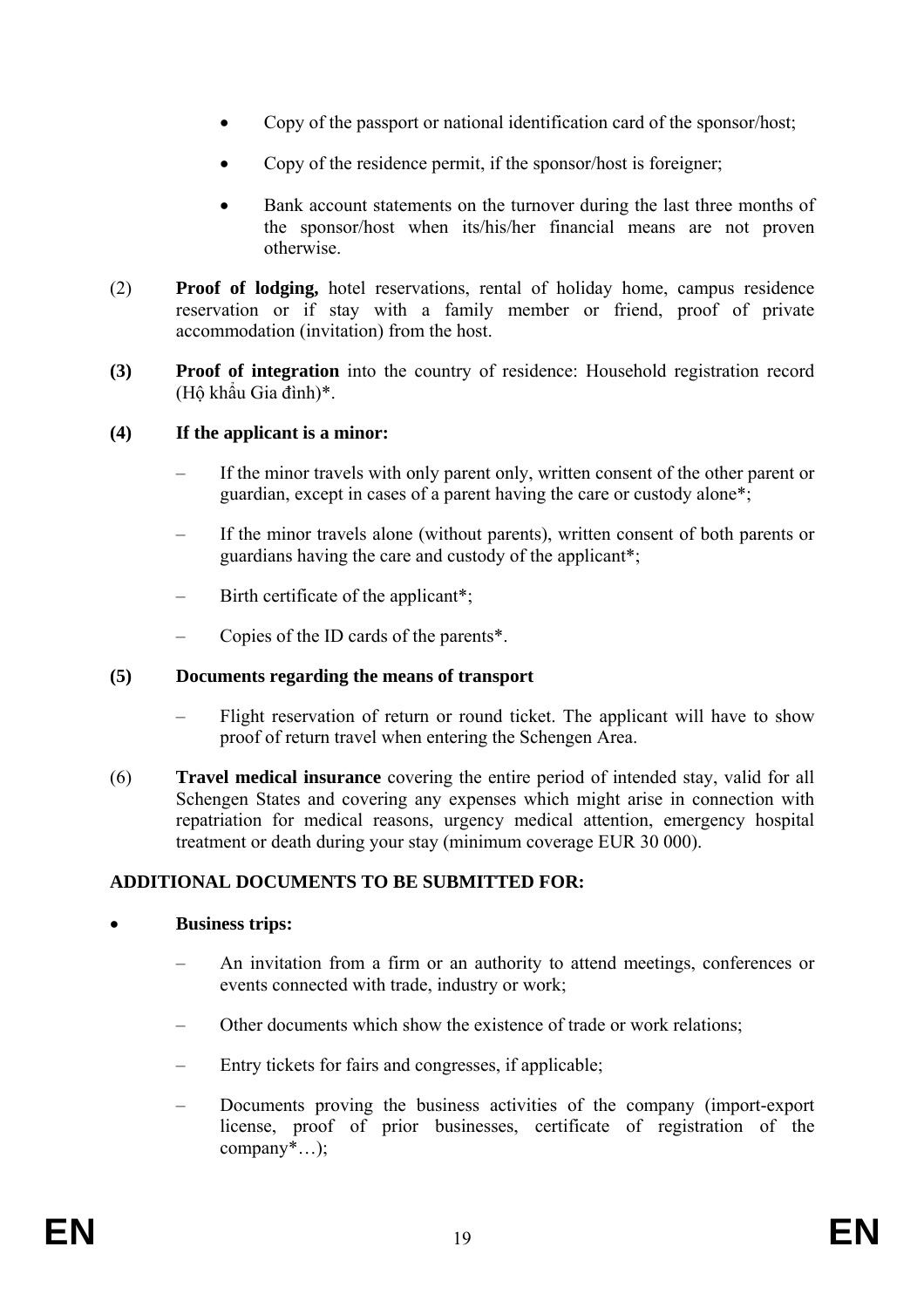– Certificate of the employment with stamp signed by a senior manager indicating the status of the applicant in the company.

## • **Journeys undertaken for the purpose of study or other types of training:**

- Certificate of enrolment at an education establishment for the purpose of attending vocational o theoretical courses within the framework of basic or further training;
- Student cards or certificates of the courses to be attended.

## • **Journeys undertaken for the purpose of tourism or for private reasons:**

- Certificate of the travel agency confirming the booking of an organised trip or any other appropriate document indicating the envisaged travel plans:
- If the applicant is visiting relatives:
	- Certificate of the existence of family relations<sup>\*</sup>;
	- If the applicant is married, marriage certificate\*.

### • **Journeys undertaken for political, scientific, cultural, sports or religious events or other reasons:**

- Invitation, entry tickets, enrolments or programmes stating (wherever possible) the name of the host organisation and the length of stay or any other appropriate document indicating the purpose of the journey.
- **Journeys of members of official delegations who, following an official invitation, participate in meetings, consultations, negotiations or exchange programmes, as well as events held in the territory of a Member State by intergovernmental organisations:** 
	- Copy of the official invitation;
	- Verbal note issued by an authority concerned confirming that the applicant is a member of the official delegation travelling to a Member State to participate in the abovementioned events.

## • **Journeys undertaken for medical reasons:**

- Certificate from a medical doctor (designated by the consulate) and/or a medical institution confirming the need of specific medical treatment to be received in the destination country;
- An official document of the receiving medical institution confirming that it can perform the specific medical treatment and the patient will be accepted accordingly;
- Proof of pre-payment of the treatment;